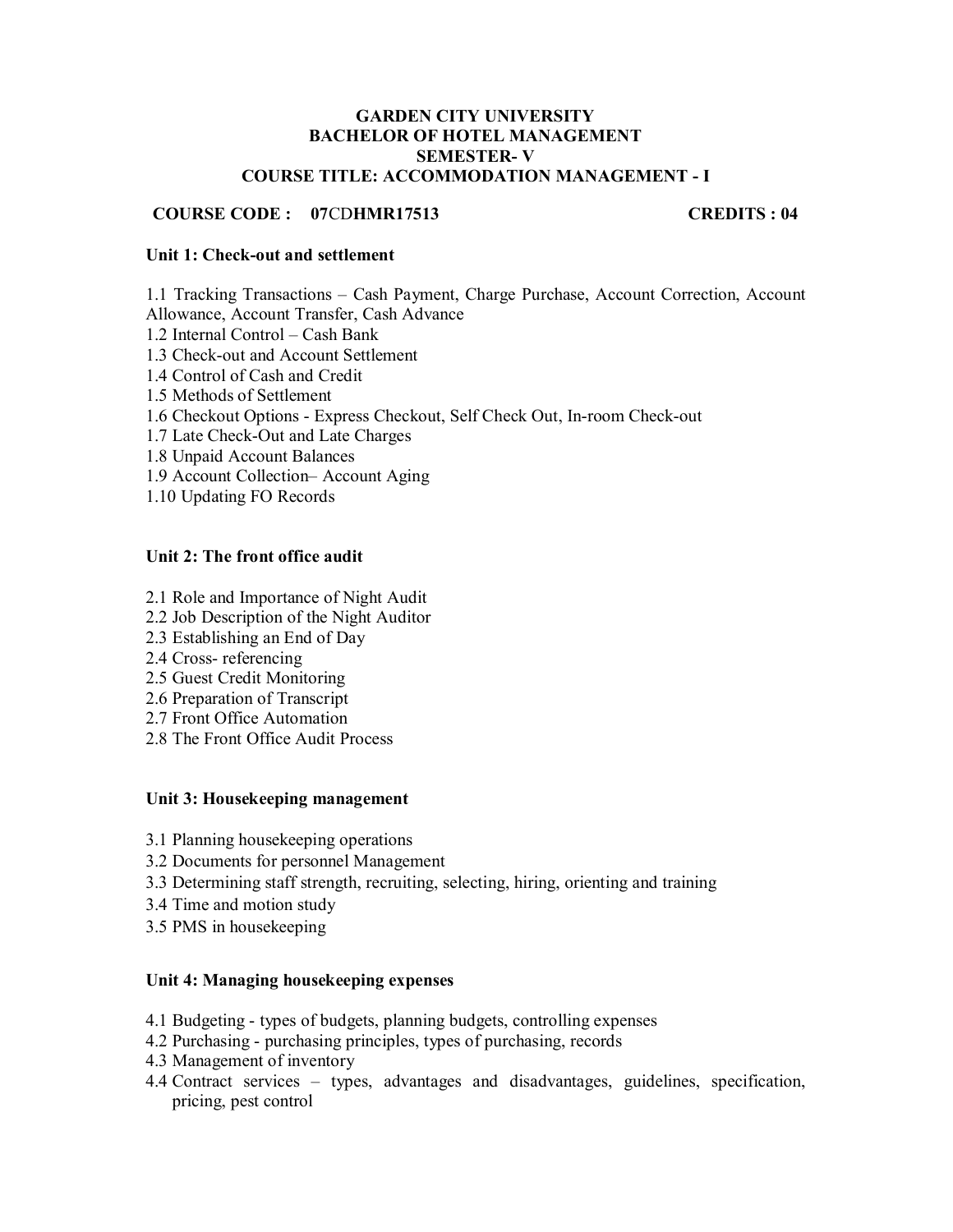### **GARDEN CITY UNIVERSITY BACHELOR OF HOTEL MANAGEMENT SEMESTER- V Course: ACCOUNTING SKILLS FOR HOSPITALITY**

## **CODE: 07ASECO17531 CREDITS: 02**

### **Unit – 1 Introduction to Hospitality Accounting**

- 1.1.Meaning of Accounting, Objectives, Advantages, Users of Accounting Information and Relationship with other disciplines
- 1.2.Accounting Principles Concepts and Conventions
- 1.3. Need to Study Accounting, Accounting functions
- 1.4.Purpose of Accounting Records
- 1.5.Accounting: Business Transaction and Basic Terminology
- 1.6.Basic terms: Account Records, Journal, Ledger, Subsidiary Books, Types of subsidiary books - Purchase Book, Purchase Returns Book, Sales Book, Sales Returns Book, Cash Book, Basic knowledge on trial balance and Bank Reconciliation Statement
- 1.7.Meaning of Book-keeping and Double Entry Book-keeping

### **Unit – 2 Financial Statements & Analysis and Interpretation of Financial Statements.**

- 2.1 Meaning of various terms and terminologies in Financial Statements of Company and Simple problems
- 2.2 Introduction and Meaning, Objectives Tools and Techniques for Financial Analysis
- 2.3 Problems on Comparative Statements, Common Size Statements and Trend Analysis.
- 2.4 Trial Balance
- 2.5 Preparation of Final Accounts
- 2.6 Basic Adjustments to final Account
- 2.7 Methods of Presenting Final Accounts Practical Problem

## **Unit – 3 Hotel Costing**

- 3.1 Introduction to Cost, cost unit and cost center elements of cost food cost, need for food cost and its analysis
- 3.2 Hotel Cost Sheet and Estimated cost sheet (tender/quotation) Simple problems.
- 3.3 Meaning and methods of Menu Costing and Banquet Costing, Hubbard's formula. (Simple problems)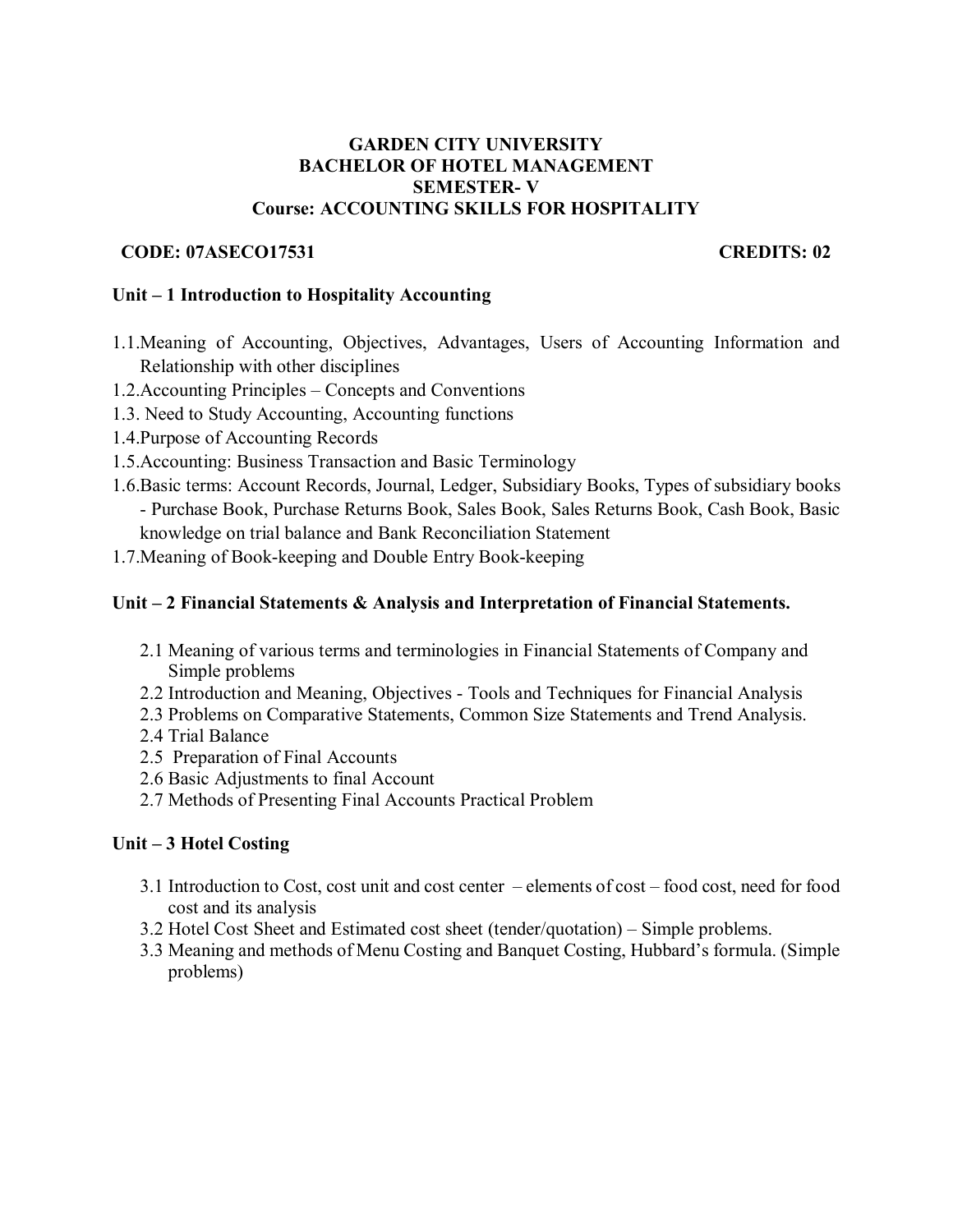## **Unit – 4 Hotel Financial Management**

4.1 Hotel Financial Management - Meaning and Definition of financial management, Scope, and objectives of Financial Management

4.2 Capital Budgeting - Capital Budgeting Process, Traditional Methods and Discounted methods (Theory only)

4.3 Working Capital Management – Meaning, Kinds of working Capital, Determinants of Working Capital, computation of working capital requirements

4.4 Recent Trends: Recent trends in hospitality accounting, packages used for recording and analyzing hotel accounting.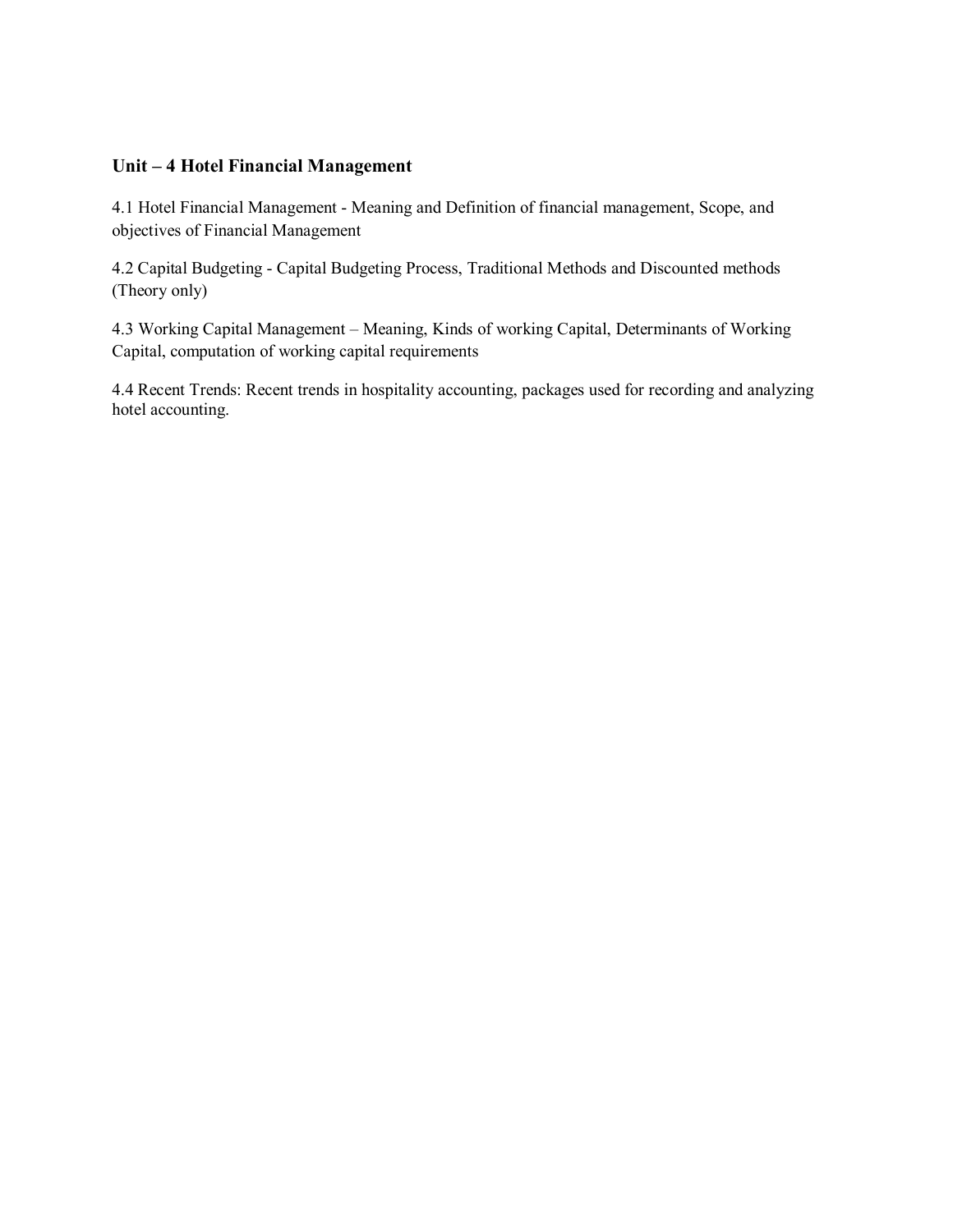# **GARDEN CITY UNIVERSITY BACHELOR OF HOTEL MANAGEMENT SEMESTER- V COURSE: - BAKERY, CONFECTIONERY AND PATISSERIE**

## **CODE:07CDHMR17516 CREDITS: 02**

## Unit – 1 Introduction & scope of Bakery & Confectionery.

- 1.1 Organization Chart of Bakery, Bakery terms and definitions.(K,L)
- 1.2 Structure of wheat grain, Milling of wheat and role of wheat germ, types of wheat and non-wheat flours, gluten and gluten strength of different flours. (K,L,A)
- 1.3 Bread making including biga and poolish, storage, faults in bread making including reasons and solutions.(K,L,A,AP)
- 1.4 Yeast: history and types(K,L)
- 1.5 Classical breads and Breads from different countries (k,L)

Unit – 2 Cakes, Cookies, Sugar, Egg and Milk/Cream:

2.1 Cakes: Different types of cakes, methods, layer or shortened cakes, sponge or foam cakes, faults and rectifications in making cakes.(k,L,A AP)

2.2 Cookies: characteristics, methods, styles, faults in making cookies. (k,L,A AP)

2.3 Sugar: introduction, types, stages of caramel, sugar in action, sugar in bakery foods (k,L)

2.4 Egg: structure, characteristics, grading, sizing, availability, culinary relevance/ properties of egg and types. (k,L)

2.5 Milk/Cream: characteristics and forms of milk, types of cream with its fat percentage. (k,L)

**UNIT 3** Chocolate, Ice cream ,Cheese and Pate:

3.1 Chocolate: production, types, storage and brand names of chocolate. (k,L,AP)

3.2 Ice cream: introduction, types, ingredients, basic steps to manufacture ice cream, making of sorbet. (k,L,A)

3.3 Cheese: introduction and types of cheese(k,L)

3.4 Pate: introduction and types of pastry (k,L ,AP)

**UNIT 4** Gelling and thickening agents, Dehydrated fruit manufacturing, Classical desserts and Breakfast rolls:

4.1 Gelling band thickening agents: types and usage. (k,L)

4.2. Dehydrated fruit manufacturing: introduction, methods, the drying process, storage, fruit leathers. (k,L)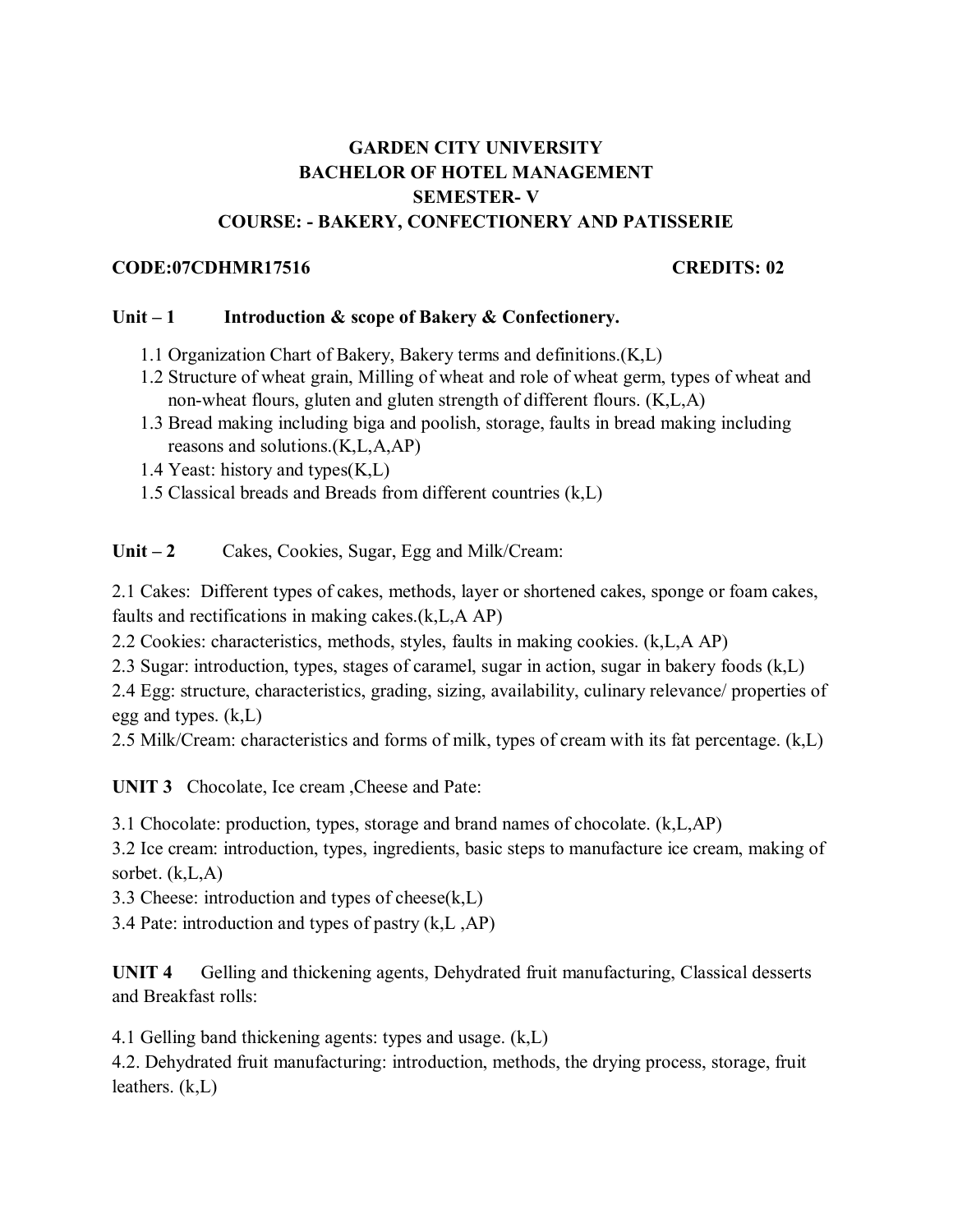4.3. Classical desserts: puff pastry based, choux pastry based, fruit based, chocolate based, cheese based. (k,L,A, AP) 4.4. Breakfast rolls : types (k,L)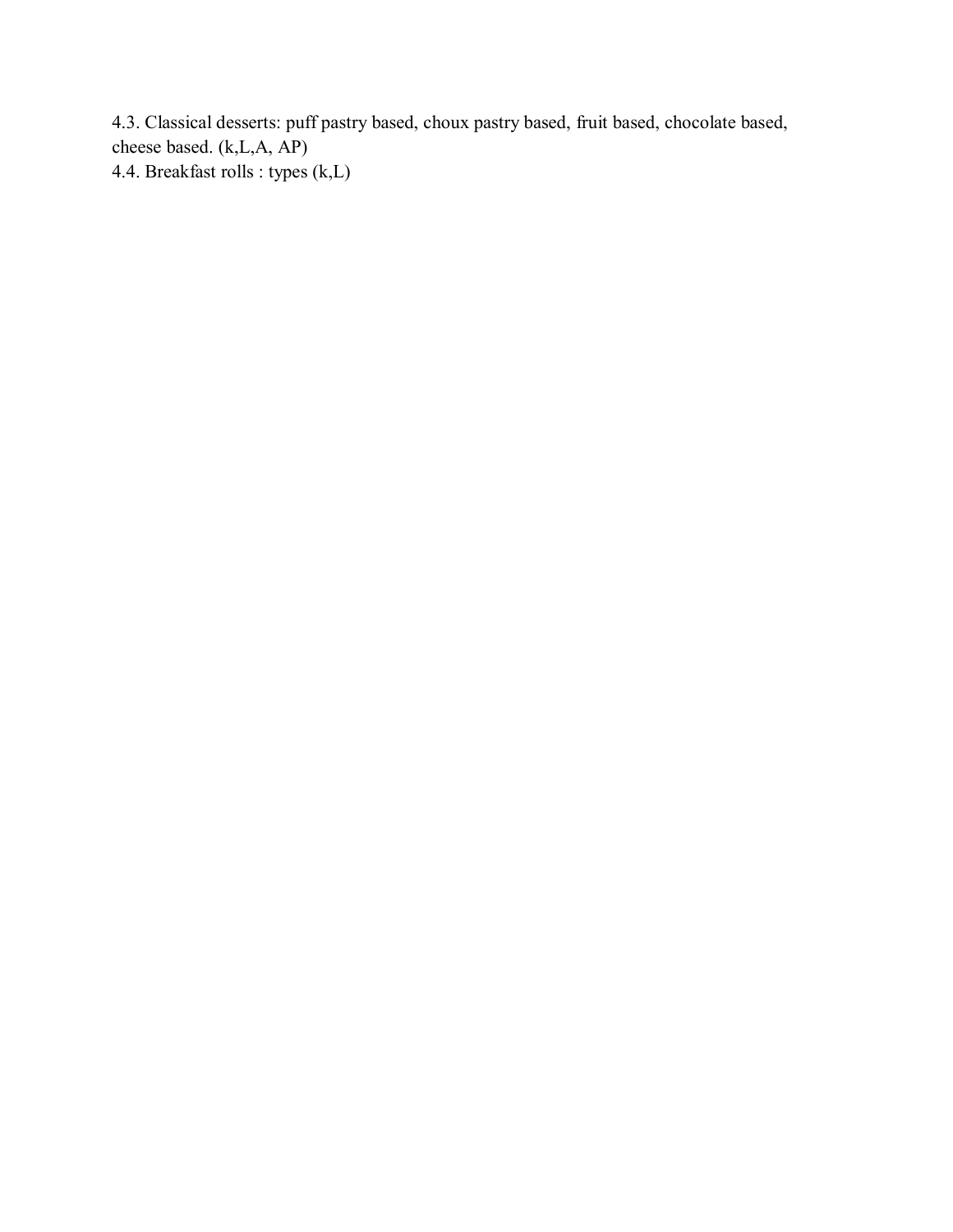# **PRACTICAL**

# **Total Credits:** 2 **Total Hours: 30**

- 1. **Bakery menu 1**
- 2. **Bakery menu 2**
- 3. **Bakery menu 3**
- 4. **Bakery menu 4**
- 5. **Bakery menu 5**
- 6. **Bakery menu 6**
- 7. **Bakery menu 7**
- 8. **Bakery menu 8**
- 9. **Bakery menu 9**
- 10. **Bakery menu 10**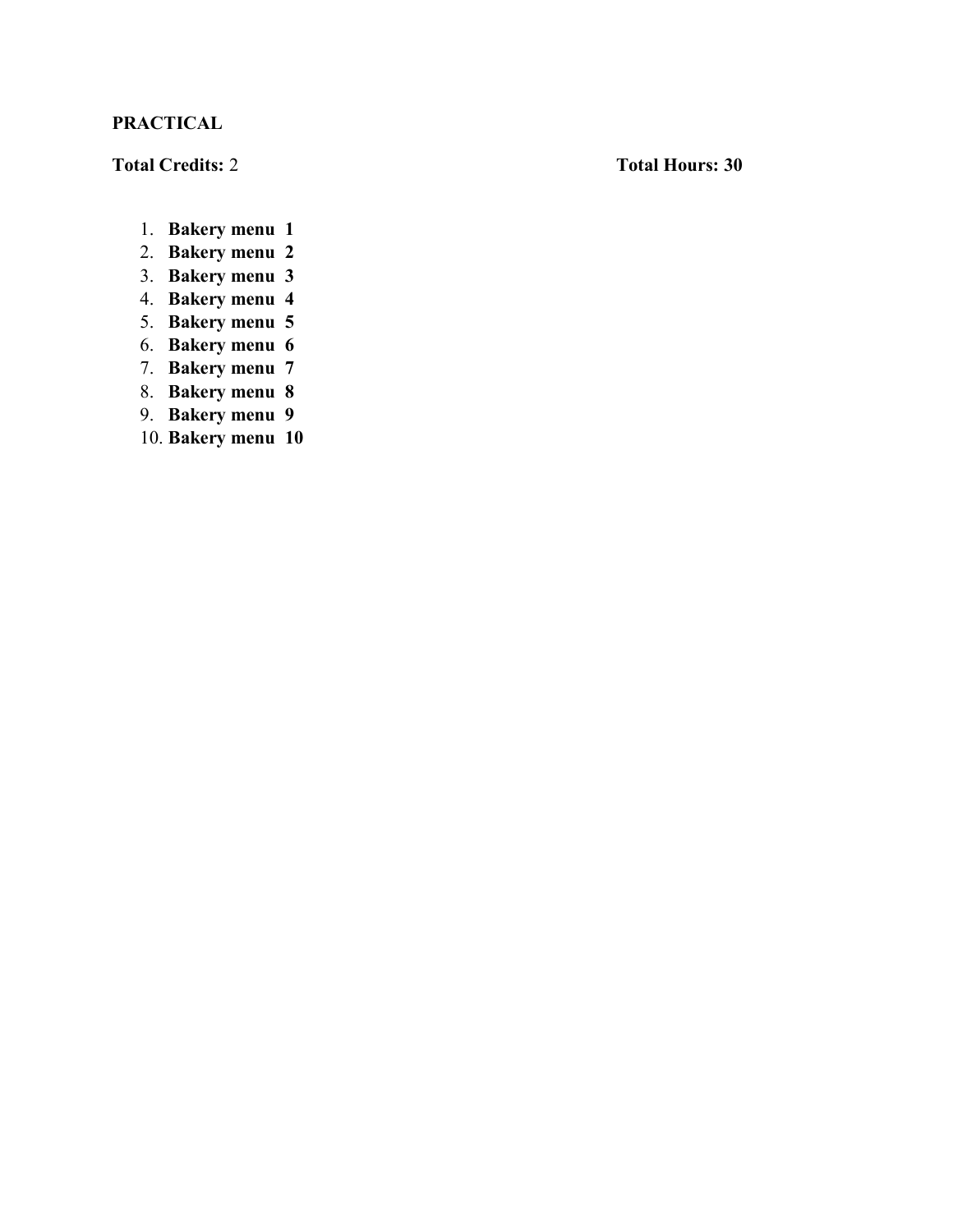### **GARDEN CITY UNIVERSITY BACHELOR OF HOTEL MANAGEMENT SEMSETER –V COURSE: FOOD & BEVERAGE SERVICE MANAGEMENT –I THEORY**

## **COURSE CODE: 07CDHMR17512 CREDITS: 04**

## **UNIT1 An overview of beverage management**

- 1.1Introduction to beverage Management
- 1.2The hospitality industry and its products
- 1.3Bar and beverage management, beverage costing
- 1.4Compiling various wine and drink lists
- 1.5Inventory, Storage
- 1.6Bar stock taking and inventory
- 1.7Determining stock levels
- 1.8Bar frauds and best practices
- 1.9Books and records in bar

## **UNIT:2 Menu Engineering, Budgeting and revenue management in restaurants**

- 2.1 Definition and objective of menu engineering
- 2.2 Analysis and action
- 2.3 Menu merchandizing
- 2.4 Menu selection and process involved in executing
- 2.5 Various styles of menu printing and themes, concepts
- 2.6Revenue Management in F & B Service
- 2.7 Budgeting
- 2.8 Forecasting
- 2.9 Restaurant Revenue Management

## **Unit – 3-**

### **Facility Planning and Design of Service areas**

- 3.1 F & B Function areas
- 3.2 Food service outlets
- 3.3 Lounges and bars Layouts
- 3.4 Conference, banqueting and function rooms.
- 3.5 Modern Food and beverage service equipments and its manipulation

## **UNIT-4**

- 4.1 Health hazards Tobacco, Tobacco producing countries and history**.**
- 4.2Cigar Manufacture, parts, colours, shapes, storage, brands.
- 4.3 Service procedures of tobacco and cigars.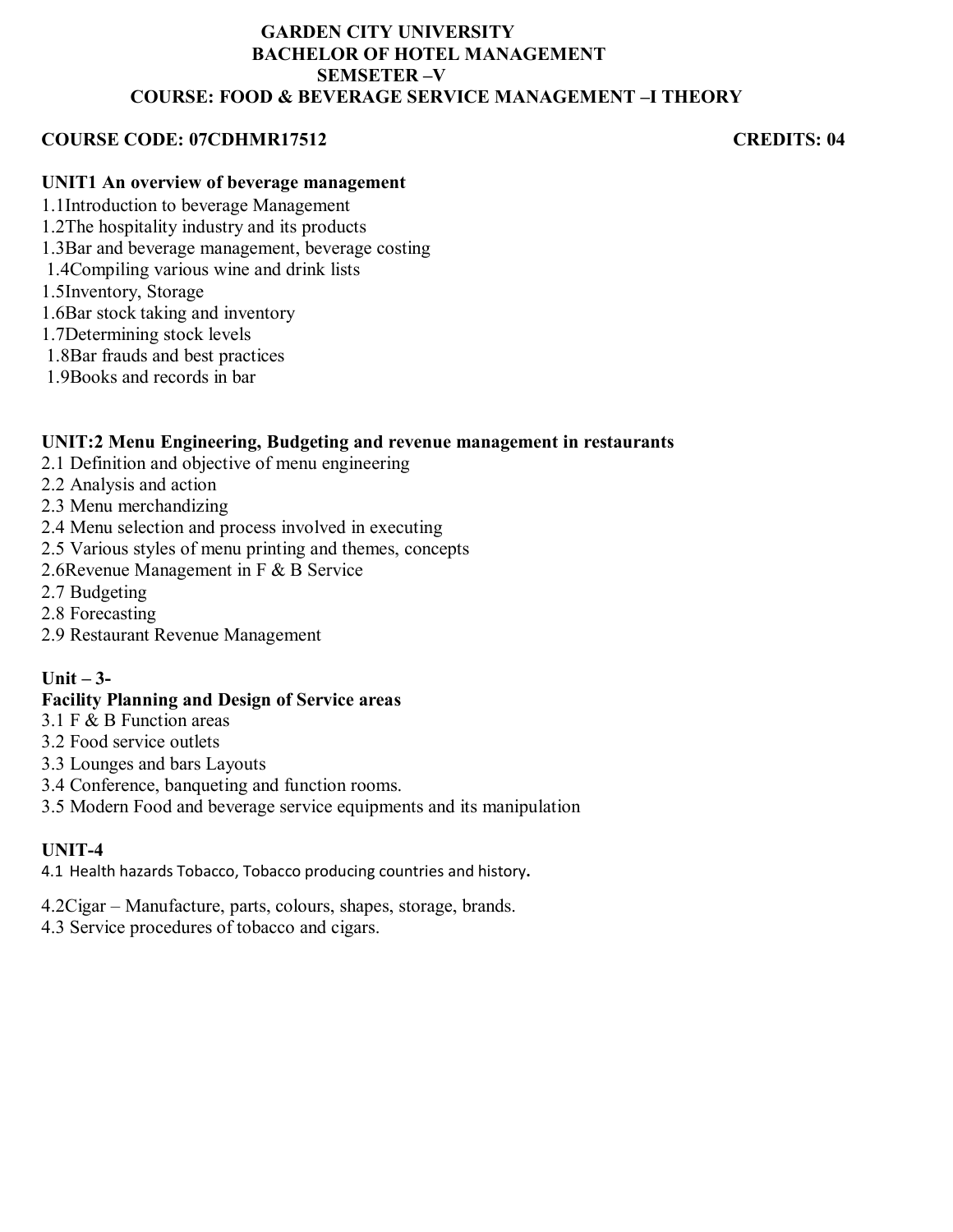# **COURSE: FOOD & BEVERAGE SERVICE MANAGEMENT –I PRATICAL**

# **1. Service of spirits and liqueurs**

- a) Service of vodka
- b) Service of white rum
- c) Service of gin
- d) Service of Tequila
- e) Service of Dark rum
- f) Service of whisky (scotch, Irish, Tennessee)
- g) Service of Brandy
- h) Service of cognac
- i) Service of liqueurs
- j) Service of Spirit/ specialty coffee's

# **2. Cocktails – 20 listed**

The list of cocktails - Bloody Mary, Moscow Mule, Pink Lady, Rusty Nail, Screwdriver,Tequila Sunrise, Old fashioned, Cuba Libre, Blue Lagoon, Long Island Ice Tea,Cosmopolitan, Caipiroshka, Mai tai, Mojito, Mint Julep, Planter's Punch, Pina Colada, and Side Car.

## **3.Service of cigar**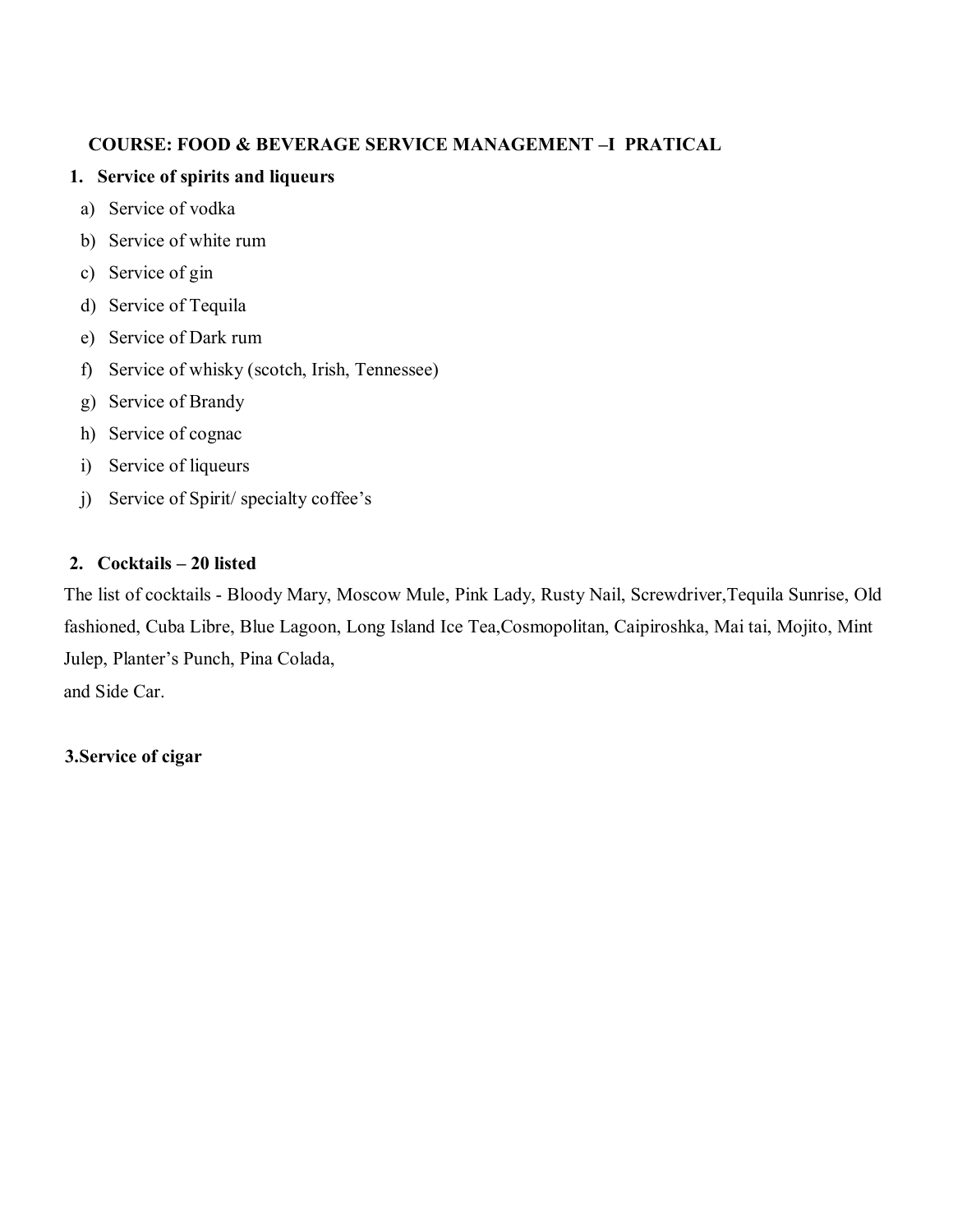## **GARDEN CITY UNIVERSITY BACHELOR OF HOTEL MANAGEMENT SEMESTER- V**

## **Course: HOSPITALITY LAW**

## **CODE: 07CDHMR17515 CREDITS: 04**

## **Unit: 1: The Indian Contract Act**

- 1.1.Definition of Contract essential
- 1.2.Elements of a valid contract
- 1.3.Classification of contracts: voidable contract , void contract, illegal agreement , express contract, implied contract, executed contract , executable contract and warranties
- 1.4.Contractual relationship: Advance Booking/ hotel reservation, terms and conditions, laws relating to registration of guest, Infectious diseases, Hotel Register, Guests in residence, Death at the hotels, Guests causing a disturbance, Property lost and found, Animal, price display and Overbooking
- 1.5.Breach of contract: Registered letters, Damage to property, service charge, Settlement of payments, Guests who have left.

## **Unit: 2 Hotel Licenses and Permits**

- 2.1. Licenses and permits
- 2.2. Liquor licensing laws
- 2.3. Licensed premises
- 2.4. General permitted hours and Quantities and measures
- 2.5. Billiards and similar games
- 2.6. Music and dancing licenses
- 2.7. Performing right
- 2.8. Late night refreshment house
- 2.9. Tobacco and cigars
- 2.10. Betting, gaming and gaming machines copyrights

## **Unit- 3 Food, Industrial and Commercial Legislation**

- 3.1. Prevention of Food Adulteration Act: Objectives, definition, Adulterated and Misbranded Food, Provisions- Appointment and Powers of Food Inspector under the act and procedure for taking a sample
- 3.2. Factories Act
- 3.3. Industrial Disputes Act
- 3.4. Workmen's Compensation Act
- 3.5. Trade Union Act
- 3.6. Shops and establishment act: Introduction, Definitions, Adult, family, commercial establishments, employer, employee exemption, registration, daily and weekly working hours, overtime and annual leave with wages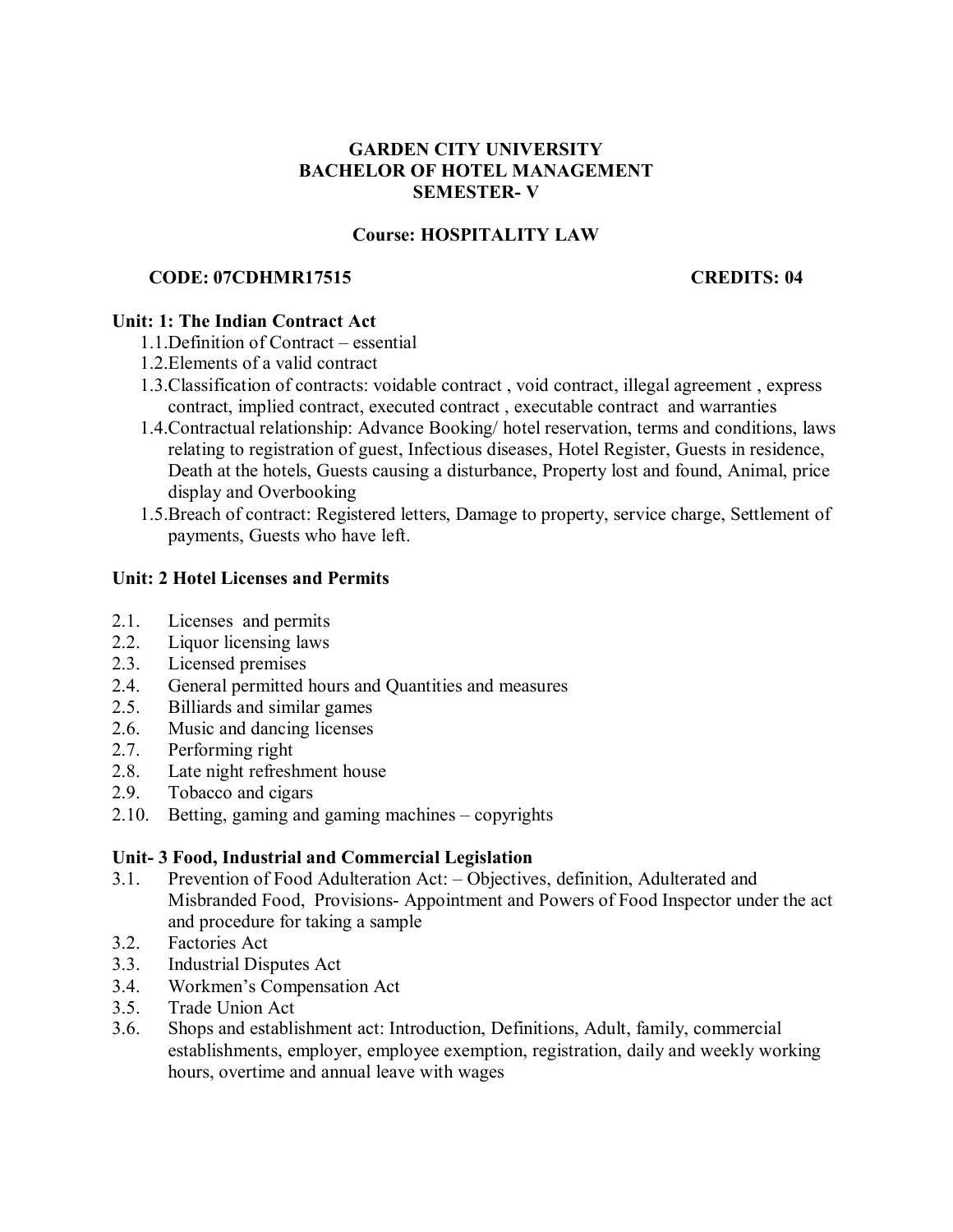## **Unit-4 Consumer Protection Act and the Guest and Hotel**

- 4.1.Definitions of Consumer Protection Act
- 4.2.Consumer protection councils
- 4.3.Procedure for redressal of grievances
- 4.4.Emerging Trends in Hospitality Law
- 4.5.Hotel owners, managers and the law
- 4.6.Legal distinctions between hotel or motel and boarding hours
- 4.7.Occupant and a guest A case of damages Provision of accommodation Refusal of accommodation – Provision of food and beverages – Provisions for safety of guests – The guest in residence – Hotel's responsibility for guest's property – The rights of a hotelier – Property deposited for safe custody – Negligence – Hotel's right of lien on goods – Bailment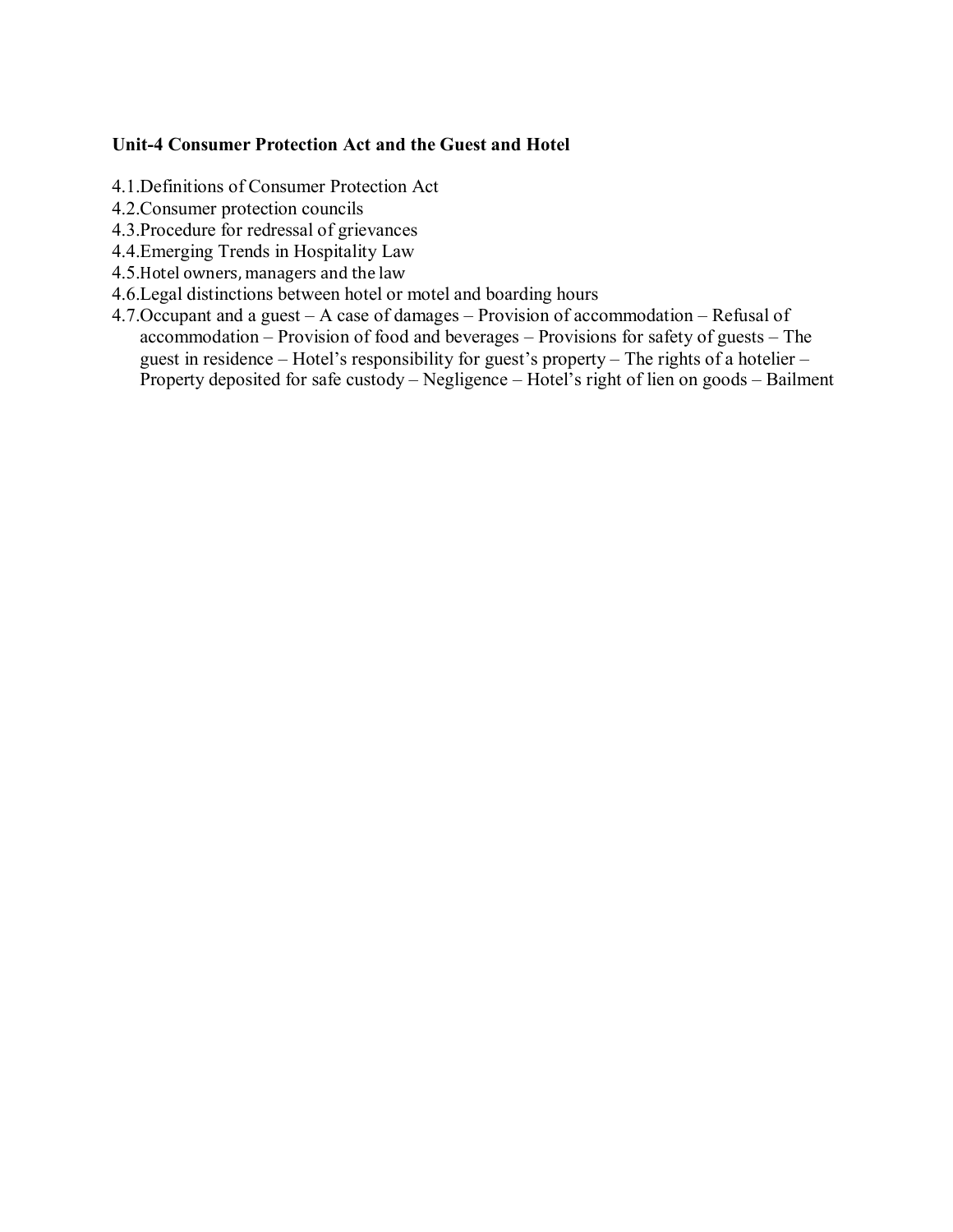# **GARDEN CITY UNIVERSITY BACHELOR OF HOTEL MANAGEMENT SEMESTER- V COURSE: - INTRODUCTION TO ITALIAN ANDMEXICAN CUISINE**

#### **CODE: 07CDHMR17551 CREDITS: 04**

### **UNIT-1 ITALIAN CUISINE**

1.1 Features, regional classification (K,L)

1.2 ingredients, methods of cooking (K,A,AP)

1.3 courses of the menu. (K,A)

1.4 Glossary and survey of Italian Culinary Terms (K,L)

#### **UNIT-2 MEXICAN CUISINE**

2.1 Features, regional classification(K,L)

- 2.2 Ingredients, methods of cooking  $(K, A, AP)$
- 2.3 Courses of the menu. (K,A)
- 2.4 Glossary and survey of Mexican Culinary Terms (K,L)

## **UNIT-3 FOOD PRESERVATION AND FOOD STANDARDS**

3.1 Methods of Food Preservation and emerging trends. (k, L)

3.2 Physical agents in food preservation and Chemical agents in food preservation. (K,A,AP)

3.3 Food standards and regulations (K,A)

3.4 Preservation of perishable foods and survey of preservatives. (K,L)

#### **UNIT-4 PURCHASING AND FOOD PRODUCTION SYSTEMS**

- 4.1 Principal of material management.(K,L, A,AP)
- 4.2 Standard purchase specifications.(K,L,A)
- 4.3 Purchase procedures.(K,L)
- 4.4 principles of large scale commercial cooking.(K,AP)
- 4.5 Rechauffe.(K,L)
- 4.6 Cook chill systems.(K,L)
- 4.7 Cook freeze systems.(K,L)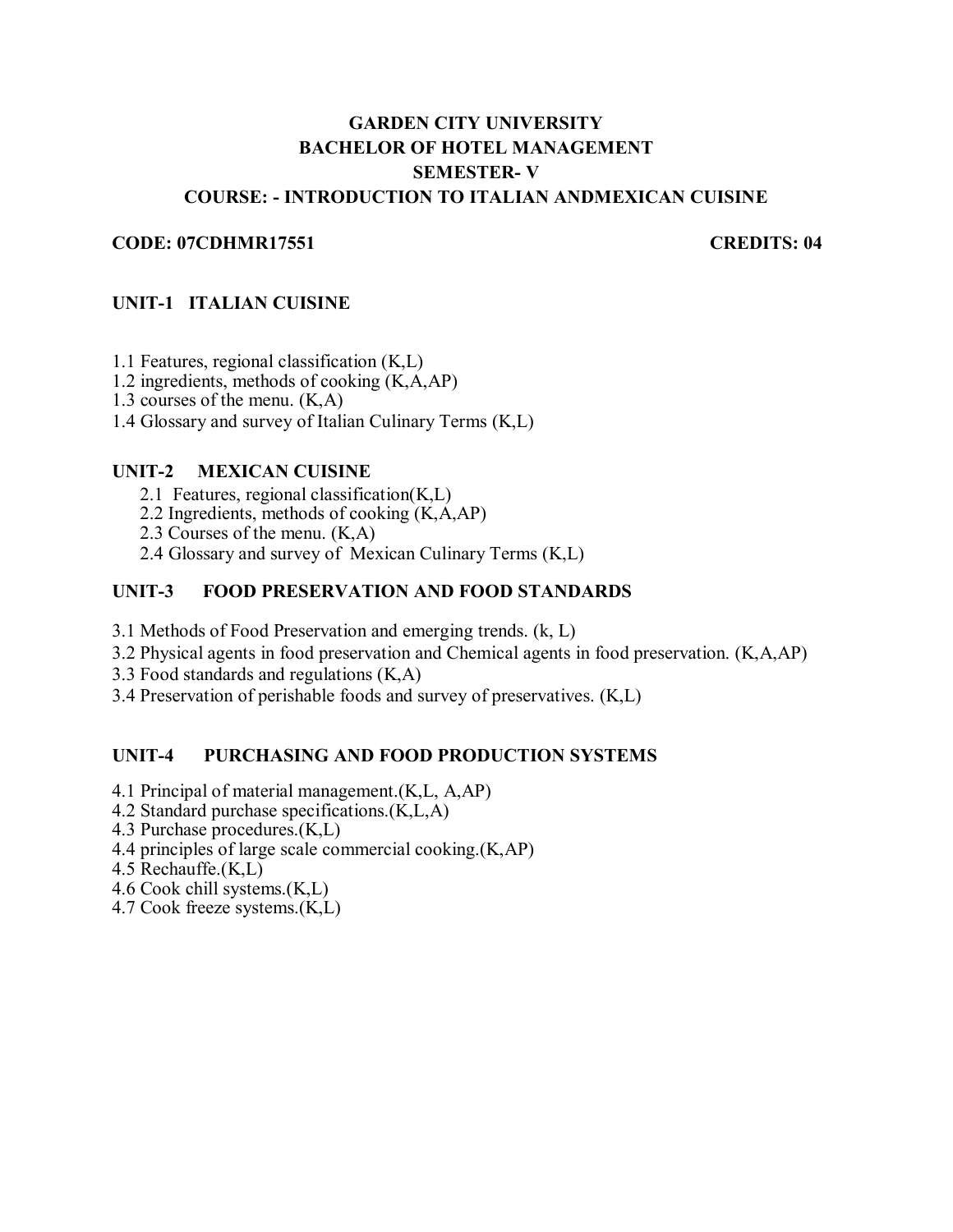# **PRACTICAL**

## **Total Credits:** 2 **Total Hours: 60**

- 1. Italian-1
- 2. Italian-2
- 3. Italian-3
- 4. Italian-4
- 5. Italian-5
- 6. Mexican -1
- 7. Mexican -2
- 8. Mexican -3
- 9. Mexican -4
- 10. Mexican -5